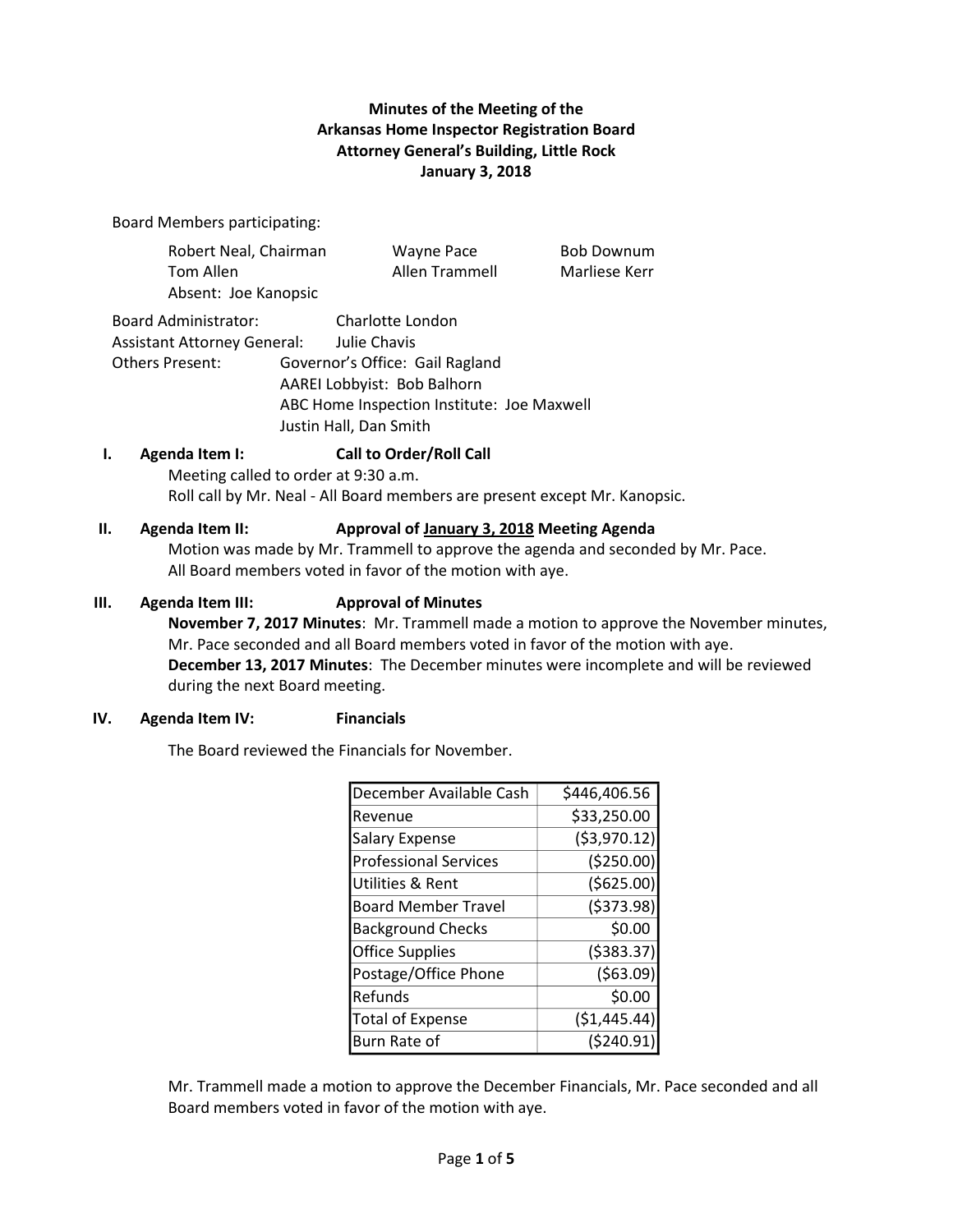## **V. Agenda Item V: Review of New Applicants**

The Board reviewed three (3) new applicants.

- 1. Stan Dacus
- 2. Sam Bill Evans
- 3. Nick C. Mauldin

**Applicant #1**: Mr. Neal discussed with the Board a possible conflict of interest with licensing Mr. Dacus as a home inspector because he is currently a licensed real estate agent. Mr. Dacus also works for his parents who are the owners of a real estate company. Mr. Pace made a motion to table the application of Mr. Dacus until the next meeting and ask that the applicant appear before the Board to answer questions. Mr. Trammell seconded and all Board members voted in favor of the motion with aye.

**Applicants #2:** Mr. Allen made a motion to approve Mr. Evans, Mr. Trammell seconded and all Board members voted in favor of the motion to approve the applicant with aye.

**Applicant #3:** Mr. Pace made a motion to approve Mr. Mauldin's application contingent upon receipt of his South Dakota background check with a clean history. Mr. Allen seconded and all Board members voted in favor of the motion to approve the applicant with aye.

## **VI. Agenda Item VI Status of Complaints**

### **1. OLD COMPLAINTS**

a. **Justin Hall** *(The Engineer who has been performing home inspections without being registered with the state)* – Mr. Hall was present at the meeting and spoke to the Board. Mr. Hall told the Board that he had been a licensed engineer for fifteen (15) years. He said that he does not advertise home inspections and he only does them by word-of-mouth. He said he does approximately 1 or 2 home inspections per week. Mr. Hall requested that the Board remove the website notice identifying him as 'not licensed to perform fee paid home inspections in Arkansas.' Mr. Neal told him that the website lists that he is not a licensed home inspector, which is true. He said that in meeting with a past Board, they had agreed that he change his ad name from 'home inspections' to 'residential engineering inspections.' Mr. Neal also told Mr. Hall that as of today's meeting, his website still showed that he performs home inspections. Mr. Hall said he was unaware of it and that his IT guy must have missed it and he will have it removed. When asked about the number of home inspections he performs, Mr. Hall again stated that he does 1 or 2 per week. Mr. Neal asked Mr. Hall if he had entered into any Consent Agreements with the Board and Mr. Hall said "not since the one he signed twelve (12) years ago." Mr. Pace said his understanding was that if a person is not licensed as a home inspector in Arkansas, he could not perform home inspections. Mr. Hall said that as a professional engineer, he can do home inspections. Ms. Chavis read an Order that was signed by Mr. Hall's attorney in 2010 and is still in effect. Mr. Hall said he was not aware of the Order and Ms. Chavis told him that it was filed by his dad, who is also his attorney. Mr. Allen then made a motion to have the notice about Mr. Hall removed from the website, Mr. Pace seconded. All Board members voted 'Nay' to deny the motion and keep the notice on the website.

#### **BREAK: 10:40 -10:55**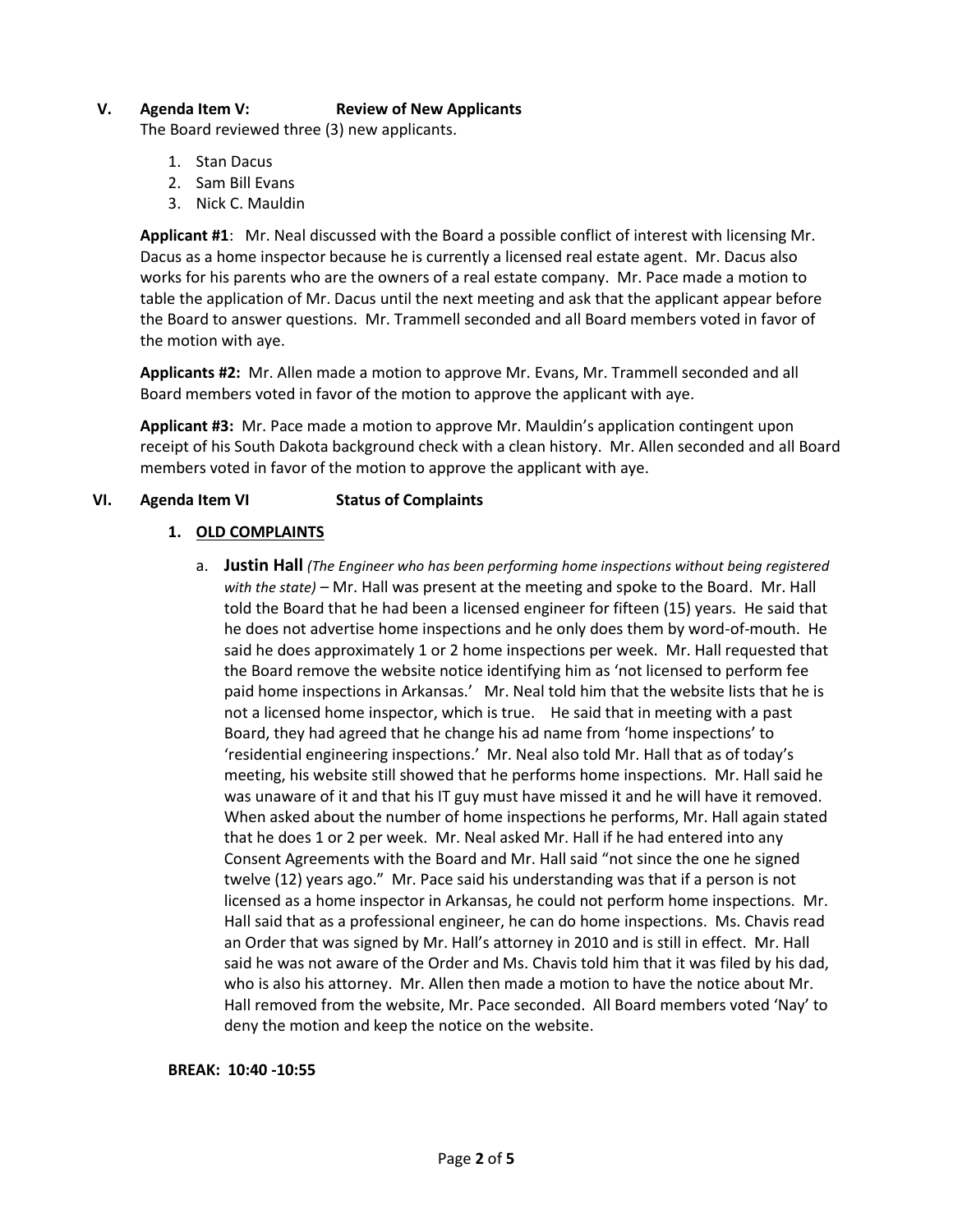- b. **Deborah Starr vs Curtis Gordon** (Not Registered) *(June, 2017) Notification to Mr. Gordon mailed 9/22/20, 2<sup>nd</sup> Notification sent by Certified Mail on 11/20/2017, it was signed for and accepted on 11/22/2017*. This complaint is being reviewed.
- c. V**icki Stephenson vs Nate Wilson, HI-1798** *(June, 2017) Notification to HI mailed 6/19/2017, Response from HI received 6/28/2017* Mr. Neal said this complaint is still being reviewed.
- d. **Cindy Conrade vs Grant Colclasure** (Not Registered) *(July, 2017) Notification to Mr. Colclasure mailed 8/15/2017, Letter was returned, 2nd Notification mailed 8/31/2017* A Certified Letter of notification will be mailed to Mr. Colclasure. *3 rd Notification sent by Certified Mail on 11/20/2017 and it was returned on 11/29/2017 as 'Not Deliverable'. Mr. Neal asked Ms. London to send another Certified Letter of notification to another address.*
- e. **Alton Darty, HI-1496 vs Billy Howard Young, Jr.** (Not Registered) *(July, 2017) Notification to Mr. Young mailed 10/30/2017*, *Mr. Young emailed his response on 11/14/2017*. Mr. Neal imposed a \$75.00 Civil Penalty fine and asked Ms. Chavis to send him a Consent Agreement stating that he will not perform any more home inspections. Mr. Young signed the Consent Agreement and returned it, but he did not pay the Civil Penalty fine.
- f. **Richard Kaegi vs Tim Hennelly, HI-1179** *(August, 2017) Notification to HI mailed 9/19/2017, Response from HI received by email dated 9/26/2017*. Mr. Neal is reviewing this complaint.
- g. **Brian McGee vs Archie Van Gorder** (Not Registered) *(September, 2017) 1 stNotification to Mr. Van Gorder mailed 9/19/2017, Letter was returned, 2nd Notification mailed 9/22/2017, 3rd Notification sent by Certified Mail on 10/30/2017. , Letter was returned 'Unclaimed & Unable to Forward' on 11/20/2017.*
- h. **Charles L. Campbell, Jr. vs David Many, HI-1566** *(November, 2017) Notification to HI mailed 11/21/2017, Response from HI received 11/29/2017.*
- **2. NEW COMPLAINTS**

# **VII. Agenda Item VII Continuing Education/Pre-Registration Courses**

1. **InterNACHI** –20 CE Courses submitted for review: Mr. Allen made a motion to approve all twenty (20) Continuing Education courses, Mr. Pace seconded and all Board members voted in favor of the motion to approve with aye.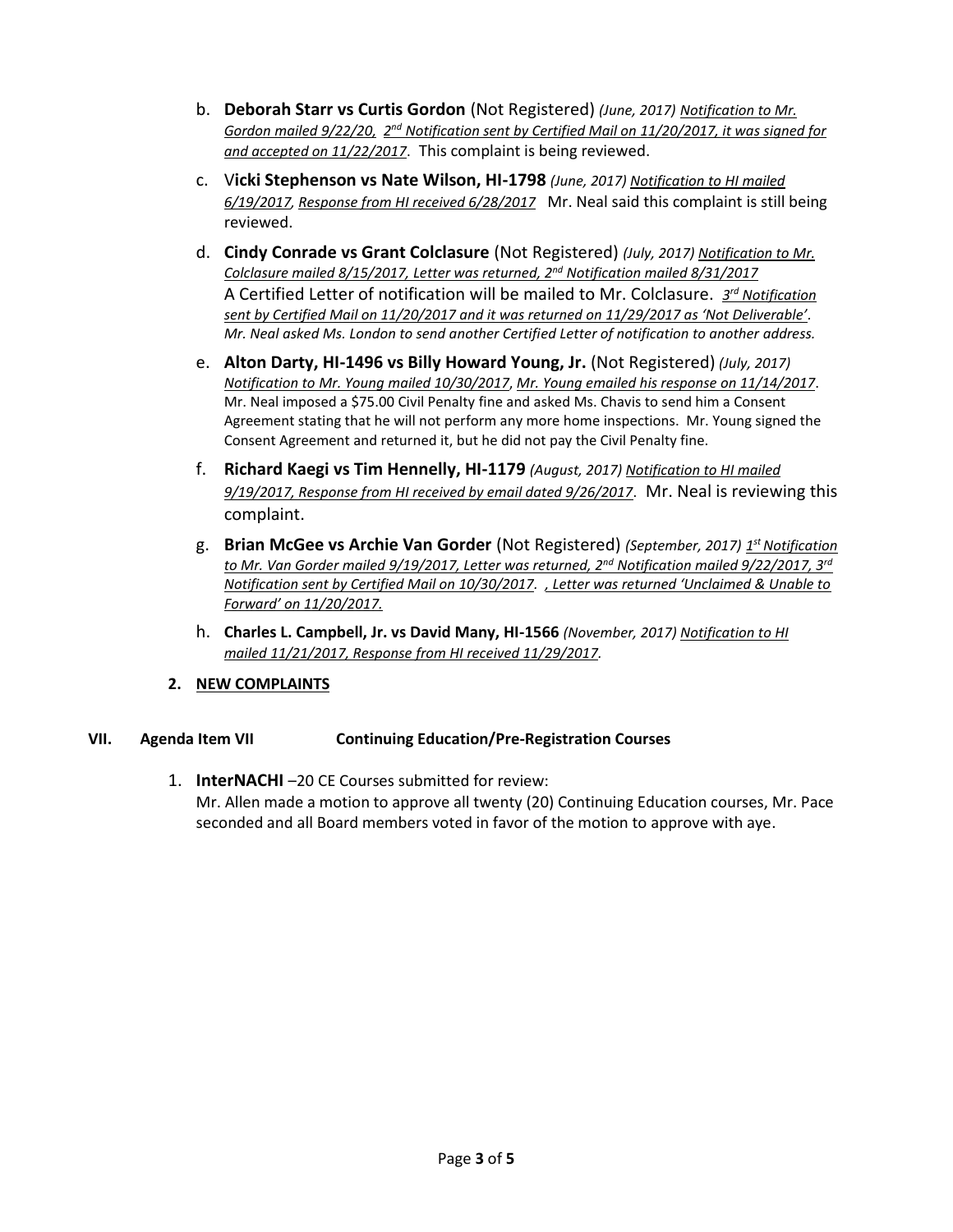The approved CE courses are listed below:

| <b>Course Name</b>                                             | <b>Hours</b> | Category                    |
|----------------------------------------------------------------|--------------|-----------------------------|
| Advanced Inspection of Crawlspaces                             |              | 3 Structure                 |
| <b>Advanced HVAC Training for Inspectors</b>                   |              | 21 Air Conditioning         |
| Advanced Stucco & EIFS Inspection Training for Home Inspectors |              | 16 Exterior                 |
| Defect Recognition and Report Writing                          |              | 8 Other                     |
| How to Inspect for Moisture Intrusion                          |              | 8 Exterior                  |
| How to Inspect Fireplaces, Stoves and Chimneys                 |              | $4$ Heating                 |
| How to Inspect HVAC Systems                                    |              | 12 Air Conditioning         |
| How to Inspect Manufactured and Mobile Homes                   |              | 12 Other                    |
| 10 Steps to Performing a Roof Inspection                       |              | 2 Rooting                   |
| 25 Standards Every Inspector Should Know                       |              | 5 Other                     |
| The House as a System                                          |              | $2$ Other                   |
| <b>Structural Issues for Home Inspectors</b>                   |              | 4 Structure                 |
| Residential Plumbing Overview for Inspectors                   |              | 8 Plumbing                  |
| Log Home Inspection                                            |              | 8 Structure                 |
| How to Perform Roof Inspections                                |              | 4 Rooting                   |
| How to Perform Residential Electrical Inspections              |              | 4 Electrical                |
| How to Perform Deck Inspections                                |              | 3 Exterior                  |
| How to Inspect Water Heater Tanks                              |              | $4$ Plumbing                |
| How to Inspect the Exterior                                    |              | 16 Exterior                 |
| How to Inspect the Attic, Insulation, Ventilation and Interior |              | 14 Insulation & Ventilation |

- 2. **PHII** Pre-Registration Training –Mr. Allen made a motion to approve the 80 Hr Pre-Registration training, Mr. Pace seconded and all Board members voted in favor of the motion to approve with aye.
- 3. **AmeriSpec** Pre-Registration Training Mr. Allen made a motion to approve the 90 Hr Pre-Registration training, Mr. Pace seconded and all Board members voted in favor of the motion to approve with aye.

### **VIII. Agenda Item VIII New Business**

- 1. Board members voted on 2018 reimbursements for Board related travel/lodging expenses. Mr. Trammell made a motion to approve reimbursements in 2018, Mr. Allen seconded and all Board members voted in favor of the motion to approve with aye.
- 2. Statistical Data on Home Inspectors Mr. Neal said the Board would look into this after the subcontractor completes his work reviewing home inspection reports.
- 3. AHIRB Advertising Mr. Downum and Ms. London were still working on resolving the Times-Record invoice.
- 4. Presentation made by Social Media Consultant Clay Mosley, Founder of Rock City Digital, spoke to the Board about how social media could be utilized as a source for advertising. He told them about making ads go viral and how the Board could get regular updates on the number of people that view the ads, where they are located in the state and information about the demographics of people who show an interest in the ads.